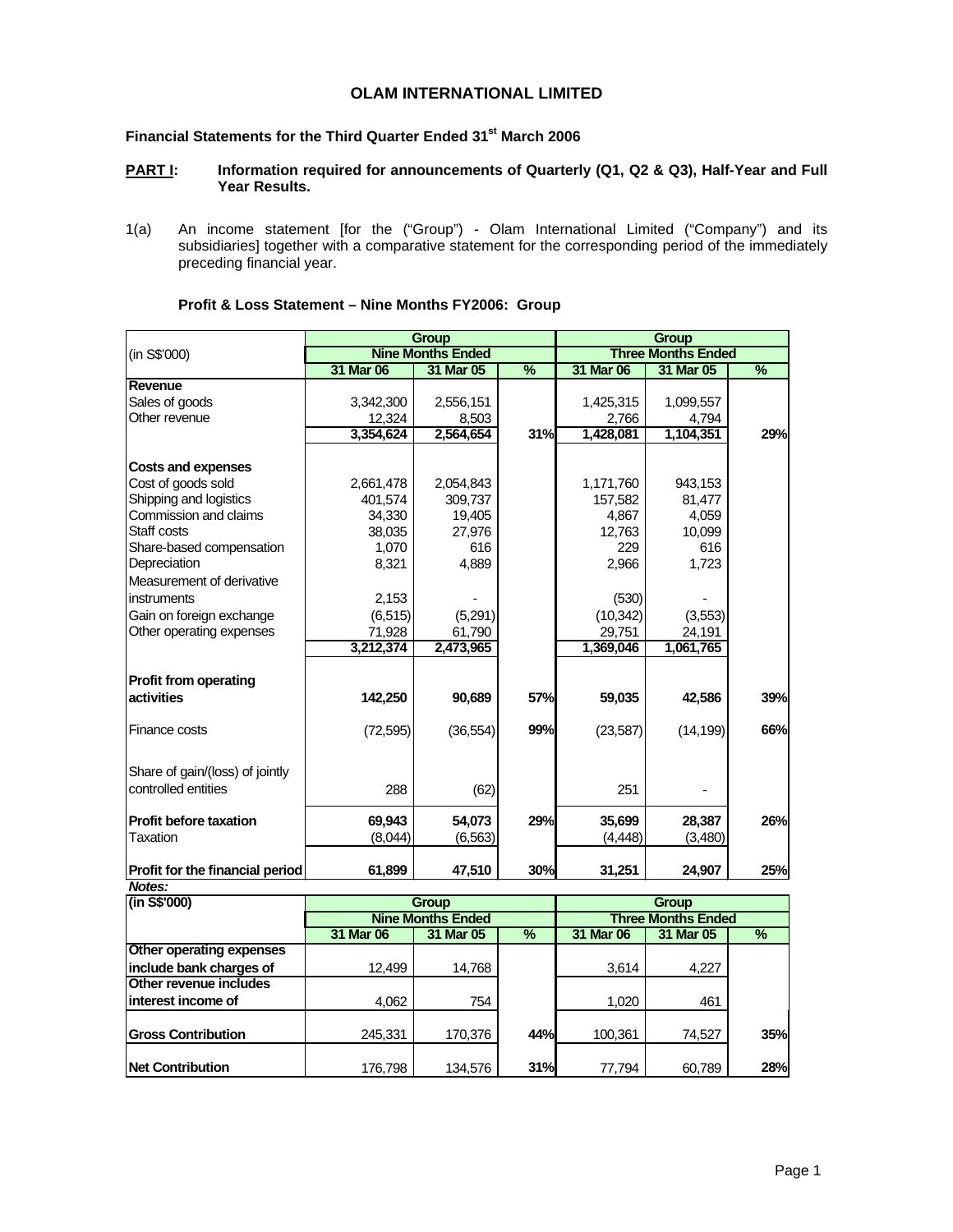1(b)(i) A Balance Sheet (for the Issuer and Group), together with a comparative statement as at the end of the immediately preceding financial year.

# **Balance Sheet: Group & Company**

| (in S\$'000)                             | <b>Group</b> |             | <b>Company</b> |             |
|------------------------------------------|--------------|-------------|----------------|-------------|
|                                          | 31 Mar 2006  | 30 Jun 2005 | 31 Mar 2006    | 30 Jun 2005 |
| <b>Fixed assets</b>                      | 60,910       | 39,166      | 1,872          | 665         |
| Subsidiary companies                     |              |             | 39,327         | 50,120      |
| Deferred tax assets                      | 2,584        | 860         | 2,365          | 717         |
| Investments                              | 2,283        | 1,484       | 2,275          | 1,606       |
| <b>Current assets</b>                    |              |             |                |             |
| Amounts due from subsidiary companies    |              |             | 253,393        | 200,314     |
| Amounts due from a corporate shareholder | 2            |             |                |             |
| Trade debtors                            | 605,166      | 649,179     | 499,511        | 531,810     |
| Margin accounts with brokers             | 40,506       | 57,335      | 40,506         | 57,079      |
| <b>Stocks</b>                            | 1,055,876    | 1,019,025   | 268,322        | 314,035     |
| Advance payment to suppliers             | 217,016      | 90,881      | 143,629        | 51,940      |
| Advance payment to subsidiary companies  |              |             | 837,489        | 619,878     |
| Other debtors                            | 233,188      | 119,143     | 108,238        | 54,776      |
| <b>Fixed deposits</b>                    | 24,588       | 61,655      | 2,433          | 60,897      |
| Cash & bank balances                     | 139,323      | 103,712     | 41,664         | 21,082      |
|                                          | 2,315,665    | 2,100,930   | 2,195,187      | 1,911,811   |
| <b>Current liabilities</b>               |              |             |                |             |
| Trade creditors and accruals             | 163,385      | 175,026     | 94,352         | 130,395     |
| Other creditors                          | 75,698       | 9,789       | 75,141         | 7,368       |
| Amount due to bankers                    | 920,801      | 1,187,967   | 854,969        | 1,075,752   |
| Medium term notes                        | 384,796      | 262,780     | 384,796        | 262,780     |
| Provision for taxation                   | 10,950       | 8,627       | 1,304          | 4,817       |
|                                          | 1,555,630    | 1,644,189   | 1,410,562      | 1,481,112   |
| <b>Net current assets</b>                | 760,035      | 456,741     | 784,625        | 430,699     |
| Term loans from banks                    | (217, 742)   |             | (217, 742)     |             |
| Long term medium term notes              | (130, 321)   |             | (130, 321)     |             |
|                                          | 477,749      | 498,251     | 482,401        | 483,807     |
| Share capital                            | 396,954      | 155,459     | 396,954        | 155,459     |
| Reserves                                 | 112,525      | 340,151     | 120,079        | 325,707     |
| Fair value adjustment reserves           | (34, 614)    |             | (37, 516)      |             |
| Share-based compensation reserves        | 2,884        | 2,641       | 2,884          | 2,641       |
|                                          | 477,749      | 498,251     | 482,401        | 483,807     |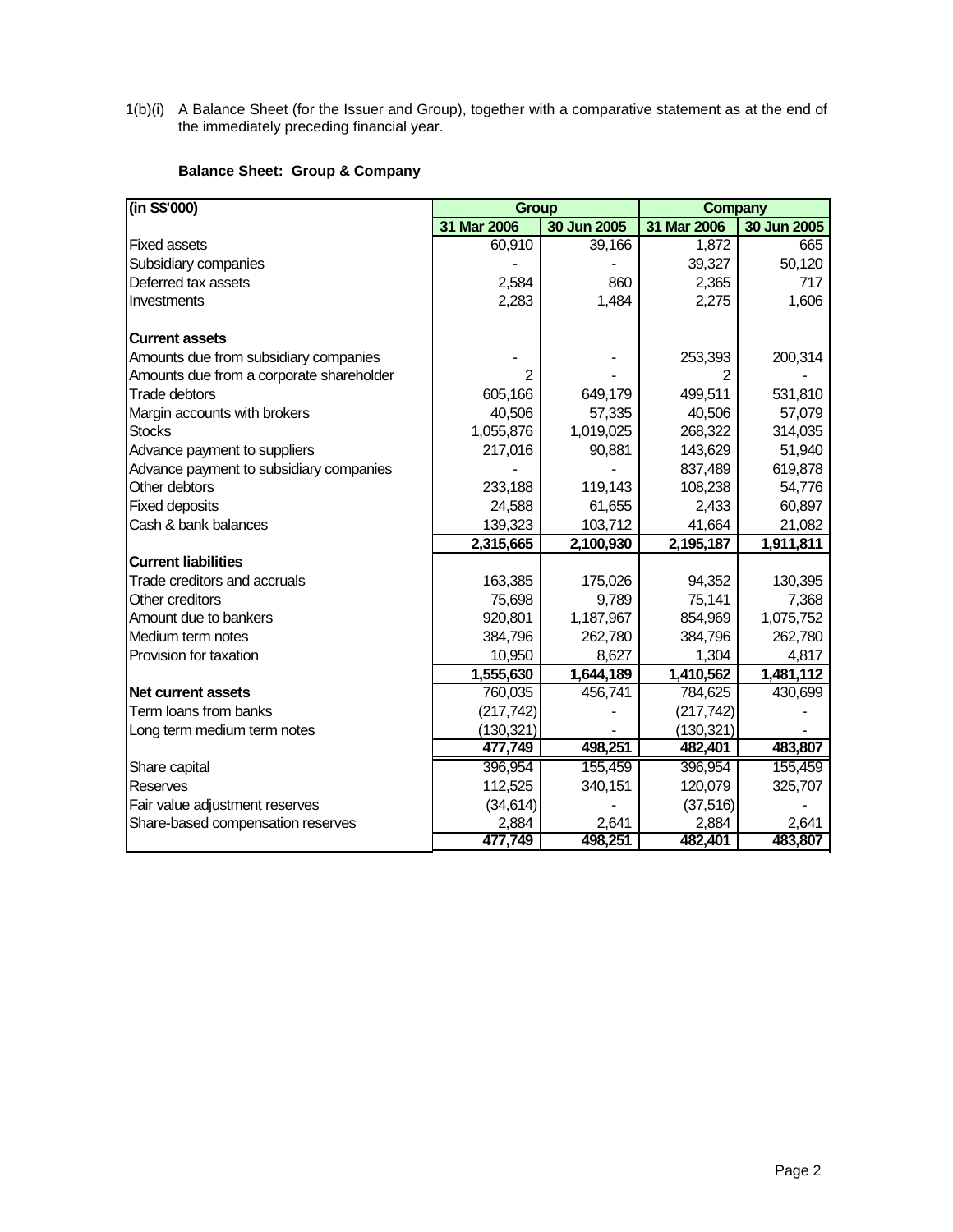1(b)(ii) Aggregate amount of Group's borrowings and debt securities.

# **Amount repayable in one year or less, or on demand**

|                   |                          | As at 31/03/2006 |                | As at 30/06/2005 |
|-------------------|--------------------------|------------------|----------------|------------------|
|                   | <b>Secured</b>           | <b>Unsecured</b> | <b>Secured</b> | <b>Unsecured</b> |
|                   | (in S\$'000)             | (in S\$'000)     | (in S\$'000)   | (in S\$'000)     |
| Overdrafts        | $\overline{\phantom{0}}$ | 3.754            |                | 77,558           |
| Loans             | $\overline{\phantom{0}}$ | 917.047          |                | 1,110,409        |
| Medium term notes | -                        | 384.796          |                | 262.780          |
| <b>Total</b>      | $\blacksquare$           | 1,305,597        | $\blacksquare$ | 1,450,747        |

**Amount repayable after one year** 

|                             |                             | As at 31/03/2006 |                | As at 30/06/2005 |  |
|-----------------------------|-----------------------------|------------------|----------------|------------------|--|
|                             | <b>Secured</b><br>Unsecured |                  | <b>Secured</b> | <b>Unsecured</b> |  |
|                             | (in S\$'000)                | (in S\$'000)     | (in S\$'000)   | (in S\$'000)     |  |
| Long term loans from banks  | -                           | 217.742          |                |                  |  |
| Long term medium term notes | -                           | 130,321          |                |                  |  |
| <b>Total</b>                |                             | 348.063          |                |                  |  |

# **Details of any Collateral**

N/A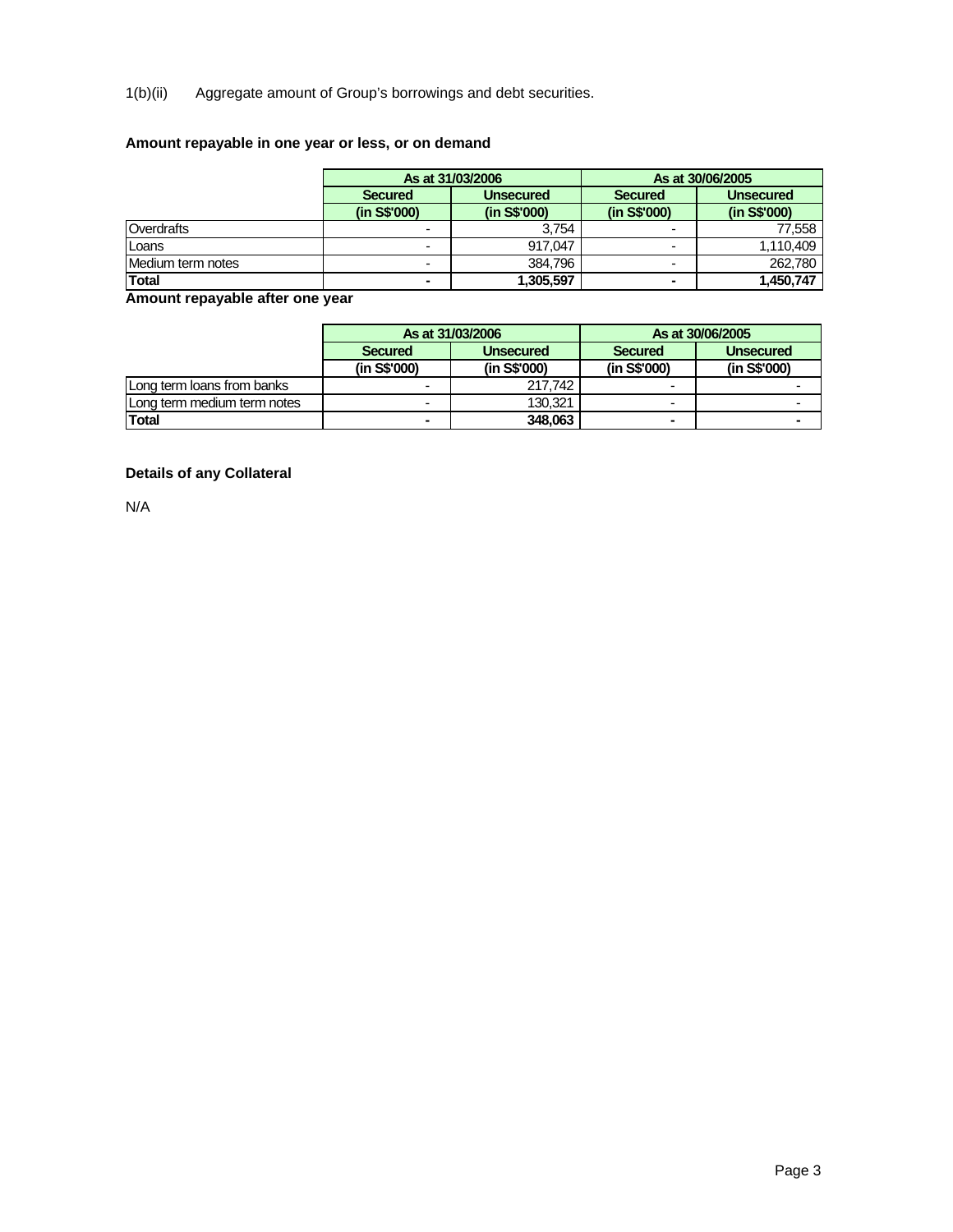1(c) A Cash Flow Statement (for the Group), together with a comparative statement for the corresponding period of the immediately preceding financial year.

|                                                                  | Group                    |             | Group                     |             |  |
|------------------------------------------------------------------|--------------------------|-------------|---------------------------|-------------|--|
| (in S\$'000)                                                     | <b>Nine Months Ended</b> |             | <b>Three Months Ended</b> |             |  |
|                                                                  | 31 Mar 2006              | 31 Mar 2005 | 31 Mar 2006               | 31 Mar 2005 |  |
| Cashflows from operating activities                              |                          |             |                           |             |  |
| Operating profit before taxation                                 | 69,943                   | 54,073      | 35,699                    | 28,387      |  |
| <b>Adjustments for:</b>                                          |                          |             |                           |             |  |
| Share of (gain)/loss of jointly controlled entities              | (288)                    | 62          | (251)                     |             |  |
| Depreciation of fixed assets                                     | 8,321                    | 4,889       | 2,966                     | 1,723       |  |
| Gain on disposal of assets                                       | (4)                      |             | (4)                       |             |  |
| Measurement of derivative instruments                            | 2,153                    |             | (530)                     |             |  |
| Share-based payment expense                                      | 1,070                    | 616         | 229                       | 616         |  |
| Interest income                                                  | (4,062)                  | (754)       | (1,020)                   | (461)       |  |
| Interest expense                                                 | 72,595                   | 36,554      | 23,587                    | 14,199      |  |
| Operating profit before reinvestment in working capital          | 149,728                  | 95,440      | 60,676                    | 44,464      |  |
| Decrease in amount due from a related party                      |                          | 3,000       |                           |             |  |
| Increase in stocks                                               | (36, 851)                | (244, 285)  | (14, 838)                 | (108, 453)  |  |
| Increase in debtors                                              | (24, 230)                | (159, 630)  | (117, 973)                | (179, 317)  |  |
| (Increase) / decrease in advance payment to suppliers            | (126, 135)               | (73, 197)   | 38,168                    | 21,119      |  |
| (Decrease) / increase in creditors                               | (13,907)                 | (56, 897)   | 50,331                    | 7,122       |  |
| Cashflows (used in) / generated from operations                  | (51, 395)                | (435, 569)  | 16,364                    | (215,065)   |  |
| Interest expenses paid                                           | (67, 542)                | (36, 554)   | (29, 778)                 | (14, 199)   |  |
| Interest income received                                         | 4,062                    | 754         | 1,020                     | 461         |  |
| Tax paid                                                         | (5,576)                  | (4, 594)    | (1,834)                   | (3, 174)    |  |
| Net cashflows used in operating activities                       | (120, 451)               | (475, 963)  | (14, 228)                 | (231, 977)  |  |
| Cashflows from investing activities                              |                          |             |                           |             |  |
| Proceeds from disposal of fixed assets                           | 444                      |             | 21                        |             |  |
| Purchase of fixed assets                                         | (32, 421)                | (14,211)    | (11,506)                  | (5,619)     |  |
| Advances to jointly controlled entity                            | (578)                    | (1,363)     | (181)                     | (1,363)     |  |
| Net cashflows used in investing activities                       | (32, 555)                | (15, 574)   | (11,666)                  | (6,982)     |  |
| <b>Cashflows from financing activities</b>                       |                          |             |                           |             |  |
| Dividends paid on ordinary shares by the Company                 | (33, 579)                | (24, 272)   |                           |             |  |
| Increase in amount due to a corporate shareholder                | (2)                      | (1,403)     | (2)                       |             |  |
| Proceeds from issue of ordinary shares at premium                |                          | 234,882     |                           | 217,882     |  |
| Repayment of term loan from banks                                |                          | (266)       |                           | (187)       |  |
| Increase in medium term notes                                    | 252,337                  | 83,242      | 35,971                    | 10,600      |  |
| Repayment of long term loan from a corporate shareholder         |                          | (8,600)     |                           |             |  |
| Increase / (decrease) in loans from banks                        | 24,380                   | 266,011     | (54, 338)                 | 43,662      |  |
| Net cashflows provided by / (used in) financing activities       | 243,136                  | 549,594     | (18, 369)                 | 271,957     |  |
| Net effect of exchange rate changes on cash and cash equivalents | (17, 782)                | (12, 813)   | (19, 883)                 | (2, 494)    |  |
| Net increase / (decrease) in cash & cash equivalents             | 72,348                   | 45,244      | (64, 146)                 | 30,504      |  |
| Cash & cash equivalents at beginning of period                   | 87,809                   | 32,656      | 224,303                   | 47,396      |  |
| Cash & cash equivalents at end of period                         | 160,157                  | 77,900      | 160,157                   | 77,900      |  |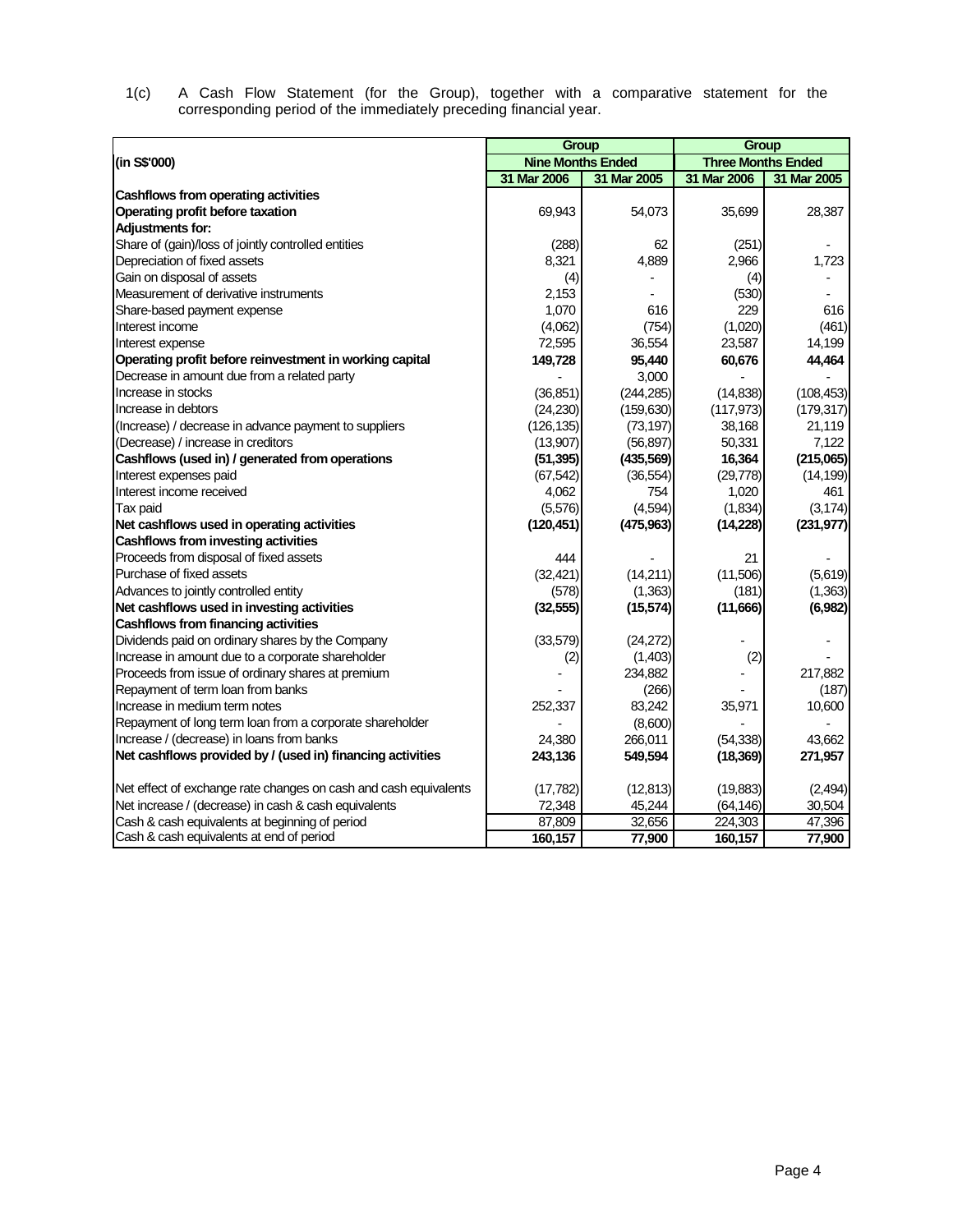1(d)(i) A statement (for the Issuer and Group) showing either (i) all changes in equity, or (ii) changes in equity other than those arising from capitalisation issues and distributions to shareholders, together with a comparative statement for the corresponding period of the immediately preceding financial year.

| (in S\$'000)                                 |            | <b>GROUP</b>   |            | <b>COMPANY</b>           |            | <b>GROUP</b>             | <b>COMPANY</b> |                |  |
|----------------------------------------------|------------|----------------|------------|--------------------------|------------|--------------------------|----------------|----------------|--|
|                                              |            | For the period |            | For the period           |            | For the period           |                | For the period |  |
| From                                         | 1 Jul 05   | 1 Jul 04       | 1 Jul 05   | 1 Jul 04                 | 1 Jan 06   | $1$ Jan 05               | 1 Jan 06       | 1 Jan 05       |  |
| Tol                                          | 31 Mar 06  | 31 Mar 05      |            | 31 Mar 06 31 Mar 05      | 31 Mar 06  | 31 Mar 05                | 31 Mar 06      | 31 Mar 05      |  |
| <b>Share Capital</b>                         |            |                |            |                          |            |                          |                |                |  |
| Balance at beginning                         | 155,459    | 100,791        | 155,459    | 100,791                  | 155,459    | 118,615                  | 155,459        | 118,615        |  |
| Issuance of ordinary shares                  |            | 54,668         |            | 54,668                   |            | 36,844                   |                | 36,844         |  |
| Transfer from share premium (Note 1)         | 241,495    |                | 241,495    |                          | 241,495    |                          | 241,495        |                |  |
| Balance at end                               | 396,954    | 155,459        | 396,954    | 155,459                  | 396,954    | 155,459                  | 396,954        | 155,459        |  |
| <b>Reserves</b>                              |            |                |            |                          |            |                          |                |                |  |
| <b>Share Premium</b>                         |            |                |            |                          |            |                          |                |                |  |
| Balance at beginning                         | 241,495    | 36,035         | 241,495    | 36,035                   | 241,495    | 60,813                   | 241,495        | 60,813         |  |
| Issuance of ordinary shares                  |            | 205,816        |            | 205,816                  |            | 181,038                  |                | 181,038        |  |
| Transfer to share capital (Note 1)           | (241, 495) |                | (241, 495) |                          | (241, 495) |                          | (241, 495)     |                |  |
| Balance at end                               |            | 241,851        |            | 241,851                  |            | 241,851                  |                | 241,851        |  |
| <b>Foreign Currency Translation Reserves</b> |            |                |            |                          |            |                          |                |                |  |
| Balance at beginning                         | (24)       | (4,005)        | 5,834      | 3,079                    | 2,528      | (14, 332)                | 8,316          | (6,886)        |  |
| Foreign currency translation adjustment      | (16, 841)  | (12, 817)      | (16,993)   | (14, 107)                | (19, 393)  | (2, 490)                 | (19, 475)      | (4, 142)       |  |
| Balance at end                               | (16, 865)  | (16, 822)      | (11, 159)  | (11,028)                 | (16, 865)  | (16, 822)                | (11, 159)      | (11,028)       |  |
|                                              |            |                |            |                          |            |                          |                |                |  |
| <b>Revenue Reserves</b>                      |            |                |            |                          |            |                          |                |                |  |
| Balance at beginning, as previously reported | 99,795     | 57,042         | 79,493     | 40,320                   | 98,139     | 55,373                   | 85,092         | 35,686         |  |
| Adjustment for change in accounting policy   | 1,275      |                | 1,515      |                          |            |                          |                |                |  |
| Balance at beginning, as restated            | 101,070    | 57,042         | 81,008     | 40.320                   | 98,139     | 55,373                   | 85.092         | 35,686         |  |
| Profit for the financial period              | 61,899     | 47,510         | 83,809     | 44,171                   | 31,251     | 24,907                   | 46,146         | 24,533         |  |
| Dividends paid during the period             | (33,579)   | (24, 272)      | (33, 579)  | (24, 272)                |            |                          |                |                |  |
| Balance at end                               | 129,390    | 80,280         | 131,238    | 60,219                   | 129,390    | 80,280                   | 131,238        | 60,219         |  |
| <b>Total Reserves</b>                        | 112,525    | 305,309        | 120,079    | 291,042                  | 112,525    | 305,309                  | 120,079        | 291,042        |  |
| <b>Fair Value Adjustment Reserves</b>        |            |                |            |                          |            |                          |                |                |  |
| Balance at beginning                         |            | $\overline{a}$ |            |                          | (56,003)   | $\overline{\phantom{a}}$ | (56, 217)      |                |  |
| Adjustment for change in accounting policy   | (31,941)   |                | (31,969)   |                          |            |                          |                |                |  |
| Fair Value adjustment during the period      | (2,673)    | $\blacksquare$ | (5,547)    | $\overline{\phantom{a}}$ | 21,389     |                          | 18,701         |                |  |
| Balance at end                               | (34, 614)  |                | (37, 516)  |                          | (34, 614)  | $\overline{a}$           | (37, 516)      |                |  |
| <b>Share-based Compensation Reserves</b>     |            |                |            |                          |            |                          |                |                |  |
| Balance at beginning, as previously reported |            |                |            |                          | 2,825      |                          | 2,825          |                |  |
| Adjustment for change in accounting policy   | 2,641      |                | 2,641      |                          |            |                          |                |                |  |
| Balance at beginning, as restated            | 2,641      |                | 2,641      |                          | 2,825      |                          | 2,825          |                |  |
| Share-based payment during the period        | 243        | 2,549          | 243        | 2,549                    | 59         | 2,549                    | 59             | 2,549          |  |
| Balance at end                               | 2,884      | 2,549          | 2,884      | 2,549                    | 2,884      | 2,549                    | 2,884          | 2,549          |  |
|                                              |            |                |            |                          |            |                          |                |                |  |
| <b>Total Equity</b>                          | 477,749    | 463,317        | 482,401    | 449,050                  | 477,749    | 463,317                  | 482,401        | 449,050        |  |

Note 1 : Pursuant to the Companies (Amendment) Act 2005 effective 30 January 2006, the concept of authorized share capital and par value has been abolished. The credit in the share premium account has been transferred to the share capital account as at that date.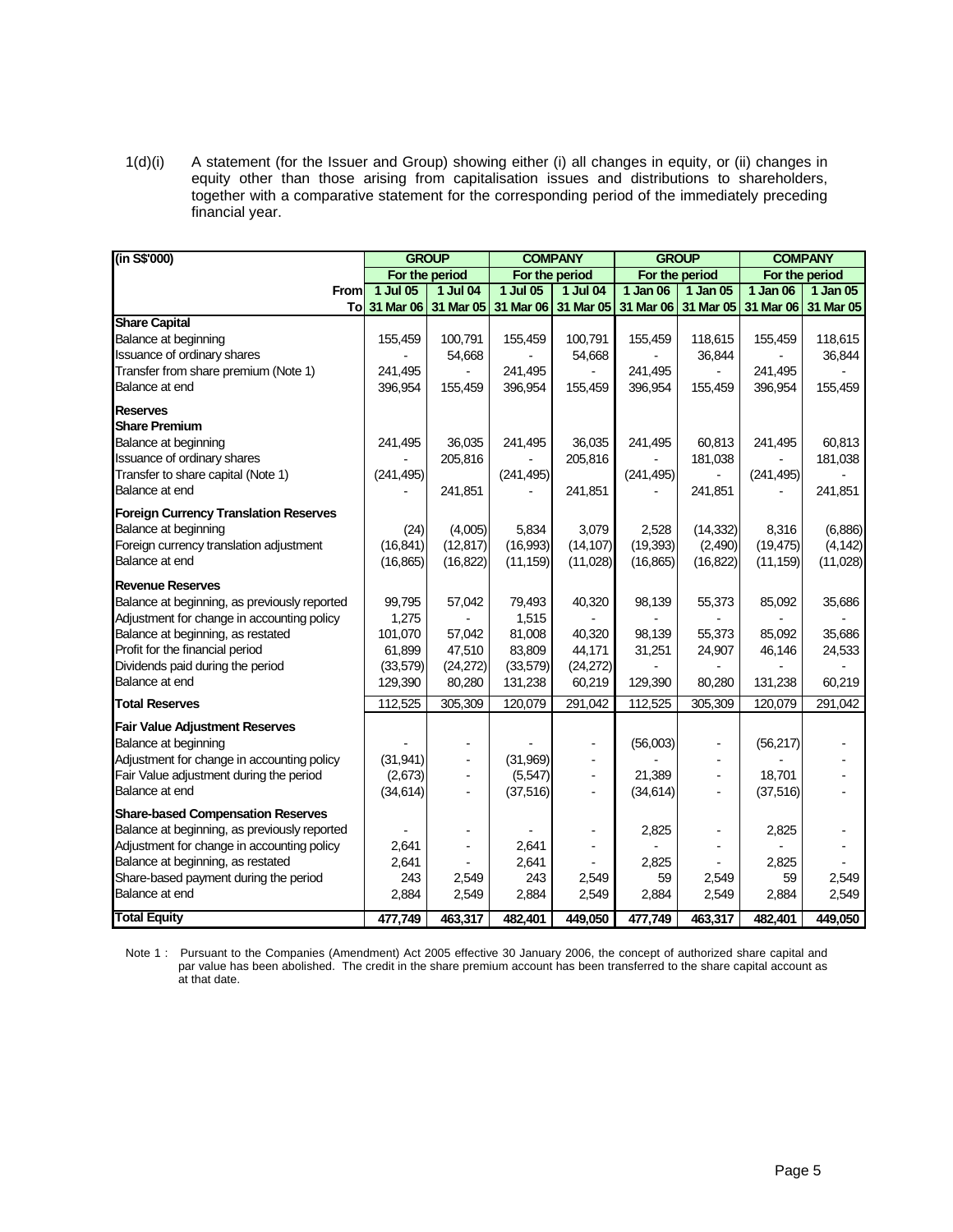1(d)(ii) Details of any changes in the company's share capital arising from rights issue, bonus issue, share buy-backs, exercise of share options or warrants, conversion of other issues of equity securities, issue of shares for cash or as consideration for acquisition or for any other purpose since the end of the previous period reported on. State also the number of shares that may be issued on conversion of all the outstanding convertibles as at the end of the current financial period reported on and as at the end of the corresponding period of the immediately preceding financial year.

|                                                      | <b>MAR 2006</b> | <b>MAR 2005</b> |
|------------------------------------------------------|-----------------|-----------------|
| Issued, fully paid share capital                     |                 |                 |
| Balance no. of shares as at 1 <sup>st</sup> July     | 1,554,584,400   | 503,954,686     |
| Conversion of redeemable preference shares each      |                 |                 |
| on 21-Oct-04                                         |                 | 52,161,689      |
| Issue of ordinary shares on 02-Dec-04                |                 | 29,835,700      |
| Issue of ordinary shares on 14-Dec-04                |                 | 7,120,822       |
| Sub Total of above Shares                            | 1,554,584,400   | 593,072,897     |
| Above Shares sub divided on 04-Jan-05                | 1,554,584,400   | 1,186,145,794   |
| Issue of further ordinary shares through an IPO on   |                 |                 |
| 11-Feb-05                                            |                 | 312,188,606     |
| Issue of further ordinary shares through exercise of |                 |                 |
| over allotment option on 04-Mar-05                   |                 | 56,250,000      |
| Total No. of Shares outstanding as at 31st           |                 |                 |
| <b>IMarch</b>                                        | 1,554,584,400   | 1,554,584,400   |

#### *Note:*

The number of ordinary shares shown above as at  $1<sup>st</sup>$  July 2004 are before sub division. Each share was sub-divided into 2 ordinary shares on  $4<sup>th</sup>$  January 2005.

2. Whether the figures have been audited or reviewed and in accordance with which auditing standard or practice.

The financial statements presented above have not been audited or reviewed.

3. Where the figures have been audited or reviewed, the auditors' report (including any qualifications or emphasis of a matter).

N/A

4. Whether the same accounting policies and methods of computation as in the issuer's most recently audited annual financial statements have been applied.

 Except as disclosed under Note 5, the same accounting policies and methods of computation have been followed as in our last audited financial statements dated 30th June 2005.

5. If there are any changes in the accounting policies and methods of computation, including any required by an accounting standard, what has changed, as well as the reasons for, and the effect of, the change.

 The Group has applied the same accounting policies in the preparation of the financial statements for the current reporting period as compared to the audited financial statements as at  $30<sup>th</sup>$  June 2005, except for the adoption of the following new Financial Reporting Standards (FRS), that are mandatory for the financial year beginning  $1<sup>sf</sup>$  July 2005

 FRS 39 Financial Instruments: Recognition and Measurement FRS 102 Share-based Payment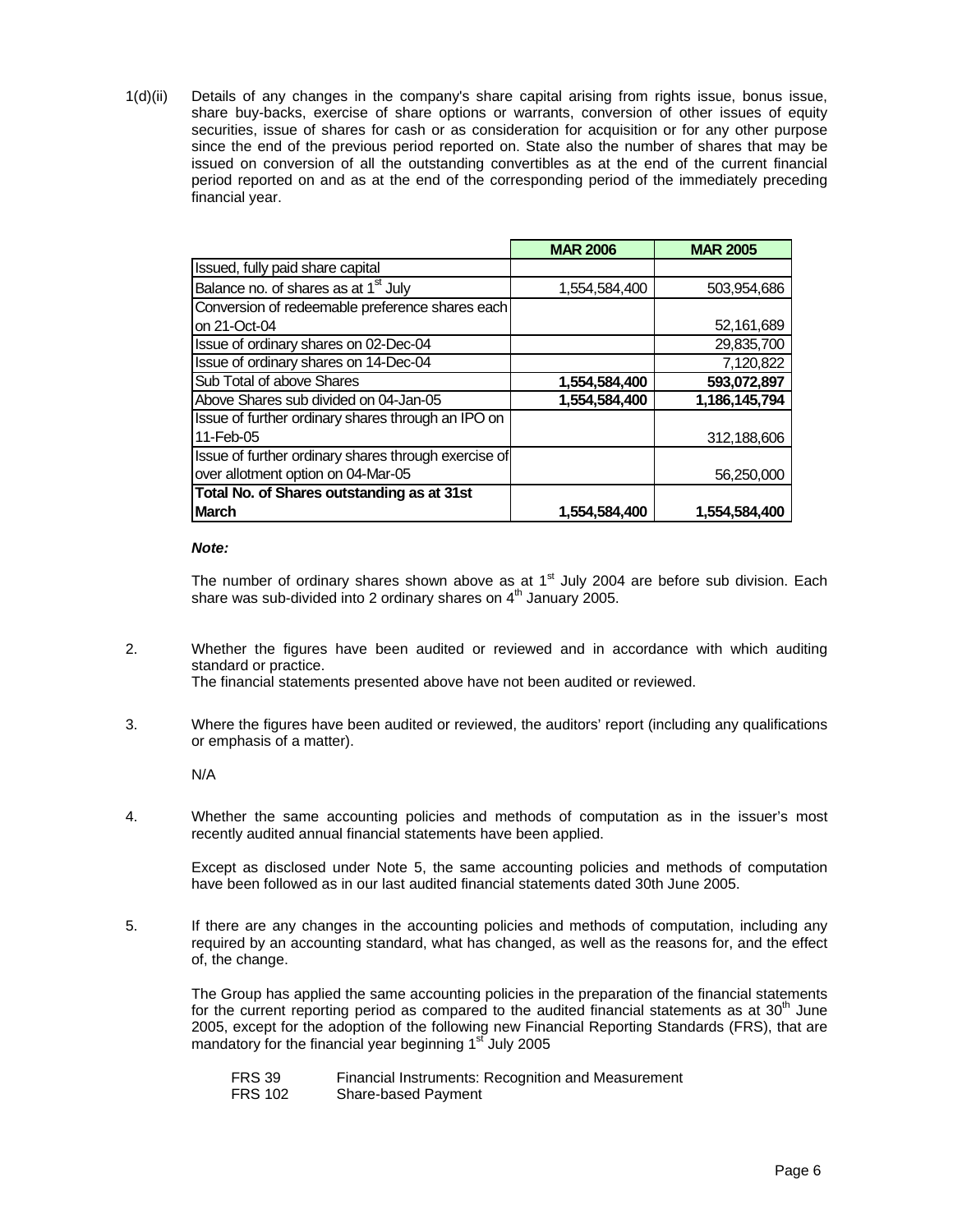#### **FRS 39**

In accordance with the transitional provisions of FRS 39, there has been no restatement of results for the period ended  $30<sup>th</sup>$  June 2005. The impact of the transitional adjustments on the group on 1<sup>st</sup> July 2005 and adjustments as on 31<sup>st</sup> March 2006 are detailed below:

| (in S\$'000)                                                                        | Current<br>Asset | Current<br><b>Liabilities</b> | Deferred<br>taxation | Foreign<br>Exchange<br><b>Translation</b><br><b>Reserves</b> | <b>Fair Value</b><br>Adiustment<br><b>Reserves</b> | Profit &<br>Loss<br>Account | Revenue<br><b>Reserves</b> |
|-------------------------------------------------------------------------------------|------------------|-------------------------------|----------------------|--------------------------------------------------------------|----------------------------------------------------|-----------------------------|----------------------------|
| Transitional adjustments as on 1 July 2005<br>Measurement of derivative instruments | 136.774          | (168.177)                     | 1.681                |                                                              | 31.941                                             |                             | (2, 219)                   |
| Measurement of financial instruments at<br>amortised cost                           | 171              |                               | ۰.                   |                                                              | $\overline{\phantom{a}}$                           |                             | (171)                      |

| (in S\$'000)                                                                     | Current<br>Asset | Current<br><b>Liabilities</b> | Deferred<br>taxation | Foreign<br>Exchange<br>Translation<br><b>Reserves</b> | <b>Fair Value</b><br>Adjustment<br><b>Reserves</b> | Profit &<br>Loss<br>Account | Revenue<br>Reserves |
|----------------------------------------------------------------------------------|------------------|-------------------------------|----------------------|-------------------------------------------------------|----------------------------------------------------|-----------------------------|---------------------|
| Measurement for the period ended 31 March<br>2006                                |                  |                               |                      |                                                       |                                                    |                             |                     |
| Measurement of derivative instruments<br>Measurement of financial instruments at | (107, 145)       | 105.053                       | (4)                  | (2,730)                                               | 2,673                                              | 2,153                       |                     |
| amortised cost                                                                   | 1,694            | -                             | -                    | 55                                                    | $\overline{\phantom{a}}$                           | (1,749)                     |                     |

As a result of the adoption of FRS 39, we have introduced a new line "Fair Value Adjustment Reserve" in the Balance Sheet to capture the changes to the equity. The Equity on 1st July 2005 was reduced by S\$29.6 million as a result of these adjustments. For the nine months ended  $31<sup>st</sup>$  March 2006, the effect of adopting FRS 39 was a reduction in profits of S\$0.4 million.

#### **FRS 102**

During the half year the company also adopted FRS 102. There has been two schemes that have been covered under the provision of FRS 102 :

- 1. Employee Share Subscription Scheme (ESSS)
- 2. Employee Share Options Scheme (ESOS)

Since both these schemes where launched prior to the IPO and considering the performance of the shares post IPO, we have revised our computations of perquisite value under these above schemes. The details are as under:

|              | <b>Prior Year</b><br><b>Adjustment</b><br><b>S\$'000</b> | 9 Months FY 2006<br><b>S\$'000</b> | 4th Qtr FY 2006<br><b>S\$'000</b> | <b>Balance Carried</b><br><b>Forward</b><br><b>S\$'000</b> | <b>Total</b><br><b>S\$'000</b> |
|--------------|----------------------------------------------------------|------------------------------------|-----------------------------------|------------------------------------------------------------|--------------------------------|
| <b>IESSS</b> | 931                                                      | 827                                | 184                               | 515                                                        | 2.457                          |
| <b>ESOS</b>  | 184                                                      | 243                                | 64                                | 246                                                        | 737                            |
| Total        | .115                                                     | 1.070                              | 248                               | 761                                                        | 3,194                          |

The relevant adjustments have been incorporated in the financial statements presented herewith.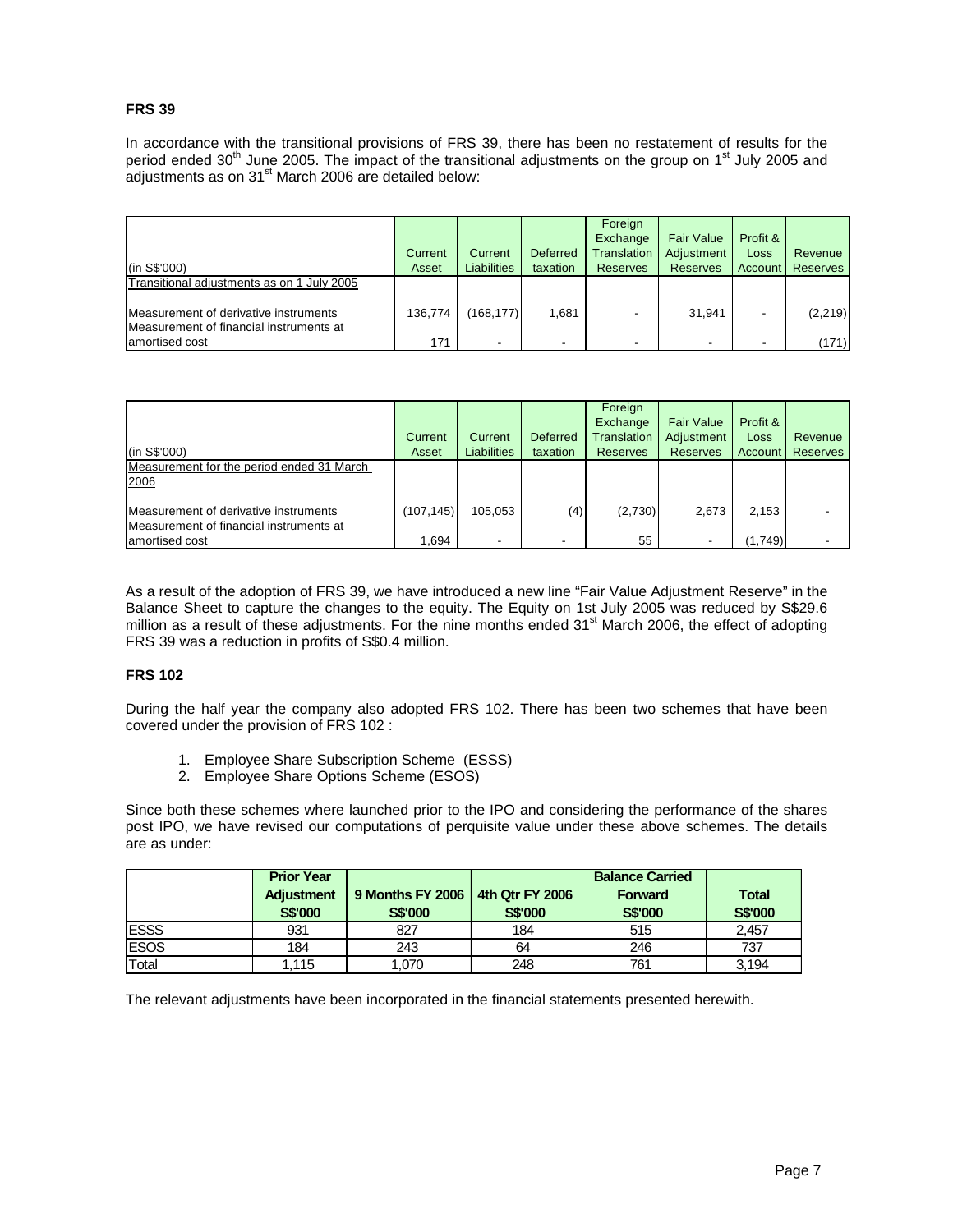The following balance sheet comparative figures have been adjusted due to the adoption of FRS 102:

|                                 |                                      | <b>GROUP</b>                        |                                                                           | <b>COMPANY</b>                       |                              |                                                                           |  |
|---------------------------------|--------------------------------------|-------------------------------------|---------------------------------------------------------------------------|--------------------------------------|------------------------------|---------------------------------------------------------------------------|--|
|                                 | <b>As Restated</b><br><b>S\$'000</b> | <b>Adjustment</b><br><b>S\$'000</b> | As previously<br>stated in 2005<br><b>Annual Report</b><br><b>S\$'000</b> | <b>As Restated</b><br><b>S\$'000</b> | Adjustment<br><b>S\$'000</b> | As previously<br>stated in 2005<br><b>Annual Report</b><br><b>S\$'000</b> |  |
| <b>Other Debtors</b>            | 119.143                              | 1.526                               | 117,617                                                                   | 54.776                               | 1,526                        | 53,250                                                                    |  |
| Share based<br>payment reserves | 2.641                                | 2.641                               | $\blacksquare$                                                            | 2.641                                | 2.641                        | $\overline{\phantom{0}}$                                                  |  |

6. Earnings per ordinary share of the Group for the current financial period reported and for the corresponding period of the immediately preceding financial year, after deducting any provision for preference dividends.

|                                        | Group                    |               |                           |               |  |  |  |
|----------------------------------------|--------------------------|---------------|---------------------------|---------------|--|--|--|
|                                        | <b>Nine Months Ended</b> |               | <b>Three Months Ended</b> |               |  |  |  |
|                                        | 31 Mar 2006              | 31 Mar 2005   | 31 Mar 2006               | 31 Mar 2005   |  |  |  |
| (a) Based on weighted average no. of   |                          |               |                           |               |  |  |  |
| shares (Cents/share)                   | 3.98                     | 3.95          | 2.01                      | 1.83          |  |  |  |
| (b) Based on fully diluted basis       |                          |               |                           |               |  |  |  |
| (Cents/share)                          | 3.96                     | 3.88          | 2.00                      | 1.82          |  |  |  |
| Weighted average no. of shares         |                          |               |                           |               |  |  |  |
| applicable to basic earnings per share | 1,554,584,400            | 1,203,215,125 | 1,554,584,400             | 1,360,990,097 |  |  |  |
| Weighted average no. of shares based   |                          |               |                           |               |  |  |  |
| on fully diluted basis                 | 1,562,796,079            | 1,224,809,750 | 1,563,771,900             | 1,364,918,668 |  |  |  |

- 7. Net asset value (for the Issuer and Group) per ordinary share based on issued share capital of the issuer at the end of the:
	- (a) Current financial period reported on; and
	- (b) Immediately preceding financial year.

|                                     |       | <b>Group</b>                  | Company |           |  |
|-------------------------------------|-------|-------------------------------|---------|-----------|--|
|                                     | As at | As at                         | As at   | As at     |  |
| (In Cents per Share)                |       | 31 Mar 06 30 Jun 05 31 Mar 06 |         | 30 Jun 05 |  |
| Net asset value per ordinary share  |       |                               |         |           |  |
| based on issued share capital as at | 30.73 | 32.05                         | 31.03   | 31.12     |  |
| end of the period                   |       |                               |         |           |  |

**Note**: For comparison with NAV of June 05, the revised Net Asset Value per share after removing the impact of change in accounting policy due to the adoption of FRS 39 as at 31 March 2006 would be 32.96 cents per share for Group (32.05 cents as of Jun'05) and 33.44 cents per share for Company (31.12 cents as of Jun'05).

- 8. A review of the performance of the Group, to the extent necessary for a reasonable understanding of the Group's business. It must include a discussion of the following:
	- (a) any significant factors that affected the turnover, costs, and earnings of the Group for the current financial period reported on, including (where applicable) seasonal or cyclical factors; and
	- (b) any material factors that affected the cash flow, working capital, assets or liabilities of the Group during the current financial period reported on.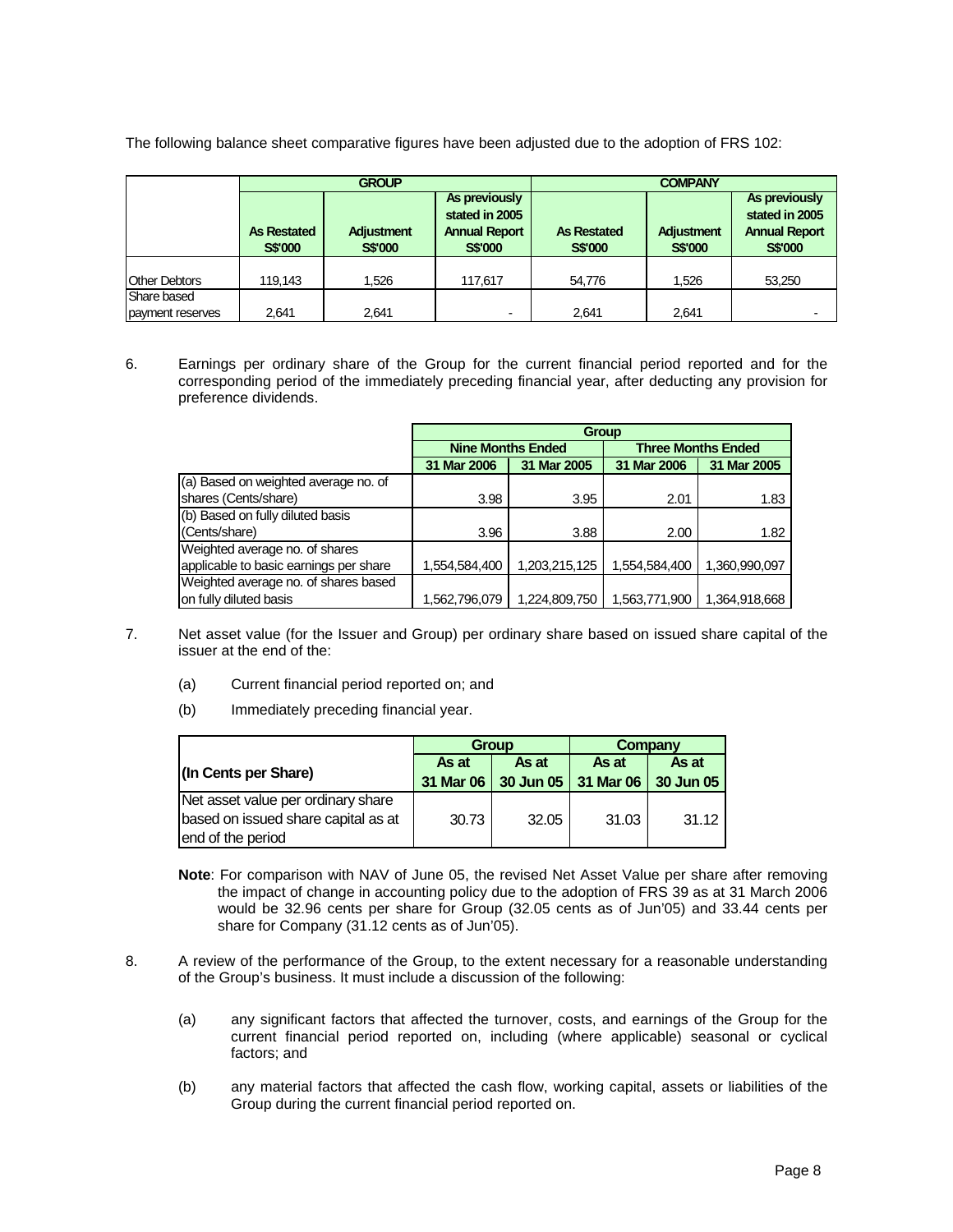## **Introduction**

Olam is a leading, global, integrated supply chain manager of agricultural products and food ingredients with operations in 41 countries. Since the establishment of our business in 1989, we have evolved from a single country, single, product trader to a multi country, multi product supply chain manager. Today, we manage an integrated supply chain for over 14 agricultural products. As supply chain managers, we are engaged in the sourcing, processing, warehousing, transportation, shipping, distribution and marketing of these products from the farm gate in the producing countries to the factory gate of our customers in the destination markets while managing the risks at each stage of the supply chain. We organize the 14 products that we supply into 4 business segments as given below:

| <b>Business Segment</b>                | <b>Products</b>                                          |  |  |  |
|----------------------------------------|----------------------------------------------------------|--|--|--|
| <b>Edible Nuts, Spices &amp; Beans</b> | Cashews, Other Edible Nuts (Peanuts, Almonds, Hazelnuts) |  |  |  |
|                                        | Spices (Pepper, Cloves, and other spices)                |  |  |  |
|                                        | Sesame                                                   |  |  |  |
|                                        | Beans (Pulses, Lentils & Peas)                           |  |  |  |
| <b>Confectionery &amp; Beverage</b>    | Cocoa                                                    |  |  |  |
| ingredients                            | Coffee                                                   |  |  |  |
|                                        | <b>Sheanuts</b>                                          |  |  |  |
| Food Staples & Packaged Foods          | Rice                                                     |  |  |  |
|                                        | Sugar                                                    |  |  |  |
|                                        | Dairy Products                                           |  |  |  |
|                                        | Packaged Foods                                           |  |  |  |
| <b>Fibre &amp; Wood Products</b>       | Cotton                                                   |  |  |  |
|                                        | Timber                                                   |  |  |  |

## **Background to analysing our Financial Statements**

#### **Profitability**

- a. *Gross and Net Contribution:* We measure and track our profitability in terms of Gross Contribution (GC) and Net Contribution (NC) per ton of product supplied. GC is calculated as total revenue less cost of goods sold (raw material costs plus other direct costs, including packing costs etc.), shipping and logistics expenses, claims and commission, bank charges, fair value adjustment, gain / loss on foreign exchange and share of profit/loss from jointly controlled entity. For the purposes of determining Net Contribution, we deduct the net interest expense from the GC. We consider interest expense to be a variable cost and is a function of our inventory holding periods. We mainly use short term, transactional, self liquidating, working capital funding to finance our short term inventories and debtors. For every transaction, we target a minimum net contribution per ton of product supplied based on the risks, complexities, and value added services that we provide to our customers to meet their specific requirements. We are focused on enhancing these margins through providing value added services including vendor managed inventory services (VMI), organic certification, fair trade produce certification (FTP), customized grades and quality, proprietary market intelligence and risk management solutions to our customers.
- b. *Volumes:* The second key driver to our profitability is the volume of products supplied. Given our integration and end-to-end supply chain capabilities, we seek to match the supply of our products with demand from our customers. The volume of agricultural products that we supply are largely within our control and is a function of the extent of our supply chain infrastructure in the origins (producing countries) and the markets (consuming countries).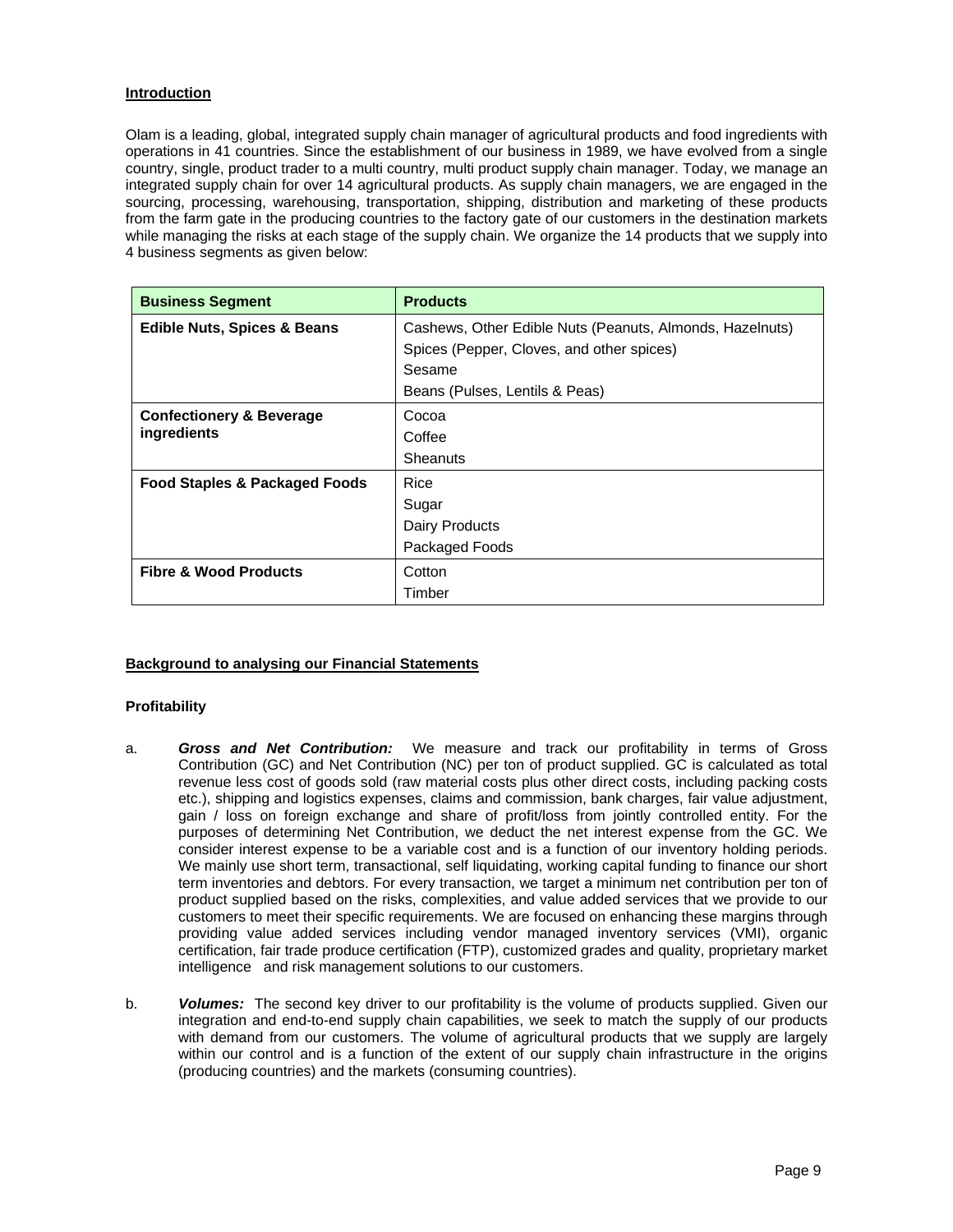c. *Seasonality :* Production of agricultural products is seasonal in nature. The seasonality of the products in our portfolio depends on the location of the producing country. The harvesting season for most of the agricultural products for countries situated in the northern hemisphere generally falls between October to March. Countries in the southern hemisphere have harvesting seasons between April to September. It is also not unusual to experience both some delay as well as early start to the harvesting seasons in these countries based on actual weather patterns in that particular year. In addition to an early or delayed harvesting season, the precise timing and size of arrivals of these products can also vary based on the farmer's selling decisions, which is mainly a function of his view on prices and his inventory holding capacity. The majority of our Origins are located in the northern hemisphere. Consequently, our earnings tend to be relatively higher in the Second Half of the Financial Year (January to June) compared to the First Half of the Financial Year (July to December).

Based on this seasonality, we expect the phasing of our earnings to be as follows:

| Q1          | Q2         | 1 <sup>St</sup> Half | Q3          | Q4         | $2nd$ Half |
|-------------|------------|----------------------|-------------|------------|------------|
| July - Sept | Oct - Dec  | <b>July - Dec</b>    | Jan - March | Apr - June | Jan - June |
| $5 - 10%$   | $25 - 30%$ | $30 - 40%$           | $35 - 40%$  | $25 - 30%$ | $60 - 70%$ |

## **Profit and Loss Statement**

#### **Volumes:**

The Group recorded a 23.6% growth in Sales Volumes to 0.986 million tons for the 3<sup>rd</sup> quarter ended 31<sup>st</sup> March 2006 (Q3 FY2006) compared to 0.797 million tons for the previous corresponding quarter ended  $31<sup>st</sup>$ March 2005 (Q3 FY2005). Strong Volume growth was registered across all four business segments.

The Group achieved a 25.3% growth in Sales Volumes to 2.484 million tons for the nine months ended 31 $^{\rm st}$ March 2006 (9M FY2006) compared to 1.983 million tons for the corresponding nine months of previous year ended 31<sup>st</sup> March 2005 (9M FY2005). Strong Volume growth was registered across all four business segments.

#### **Sales revenues:**

Sales Revenues for Q3 FY2006 increased by 29.6% to S\$1,425.3 million from S\$1,099.6 million in Q3 FY2005. Sales revenues registered increases across 3 out of 4 business segments. 84% of the increase in sales revenues was contributed by increase in volumes and 16% of the revenue increase was contributed by increase in prices.

Sales Revenues for 9M FY2006 increased by 30.8% to S\$3,342.3 million from S\$2,556.2 million in 9M FY2005. Sales revenues registered increases across 3 out of 4 business segments. Sales revenues in the edible nuts, spices and beans segment were lower by 8.9% in 9M FY2006 compared to 9M FY2005 despite a 19.7% growth in sales volumes. This is due to sharp price fall across the range of edible nut including cashew and almond during this period. 84% of the increase in sales revenues was contributed by increase in volumes and 16% of the revenue increase was contributed by increase in prices.

## **Gross Contribution:**

Gross Contribution (GC) increased by 34.7% to S\$100.4 million for Q3 FY2006 compared to S\$74.5 million in Q3 FY2005. GC increased across all 4 business segments during the quarter.

Gross Contribution (GC) increased by 44.0% to S\$245.3 million for 9M FY2006 compared to S\$170.4 million in 9M FY2005. GC increased across all 4 business segments during the year. In 9M FY2006, we adopted FRS 39 and as a result have fair valued the derivative instruments and re-measured the financial instruments. The net impact in the profit and loss account due to this has been a reduction of profits of S\$0.40 million for this period.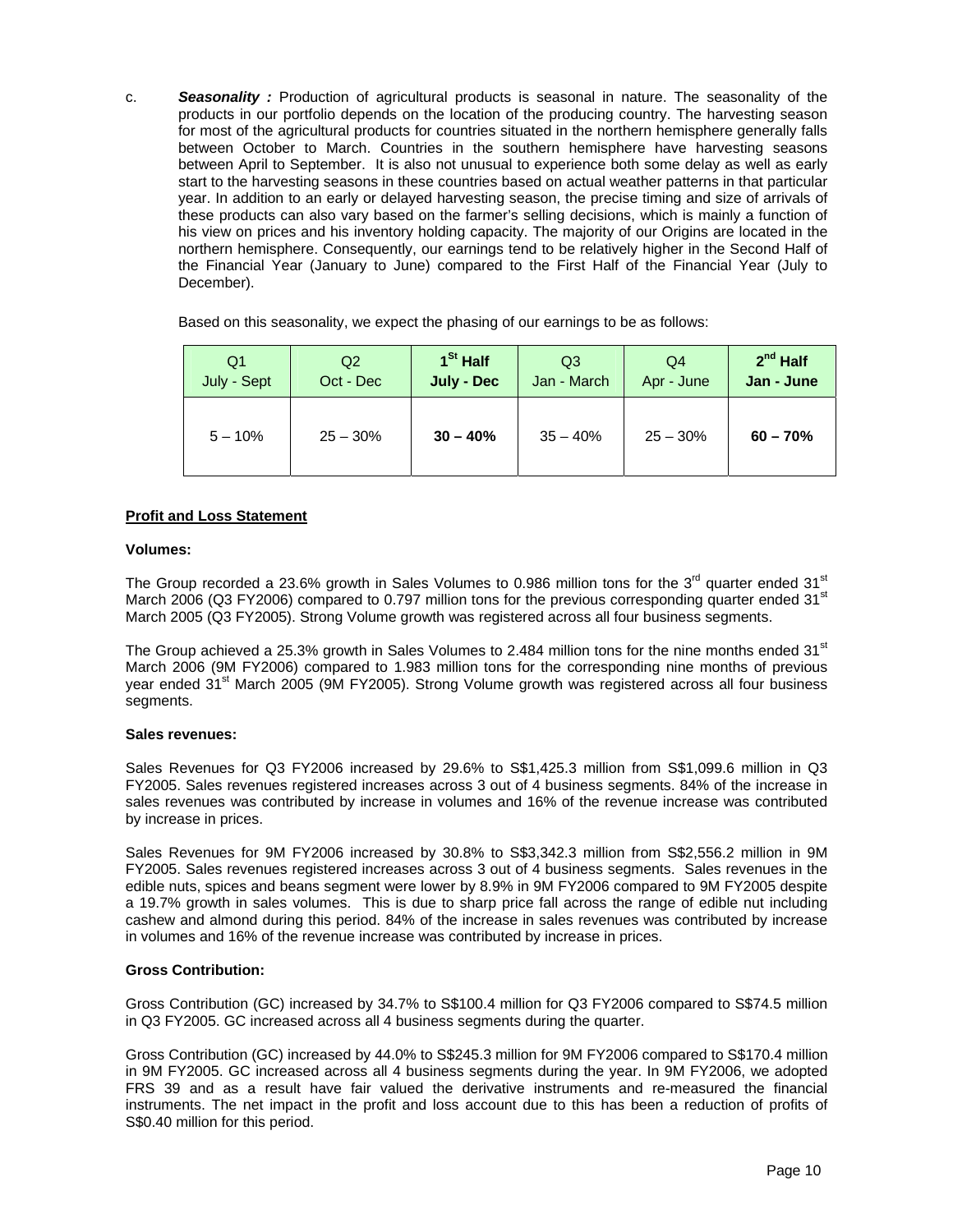#### **Interest and Net Contribution:**

Total net interest cost increased by 64.3% to S\$22.6 million in Q3 FY 2006. The interest cost per ton increased to S\$23 per ton from S\$17 during the corresponding period last year. Net Contribution per ton improved to S\$79 per ton in Q3 FY2006 compared to S\$76 in Q3 FY2005. Increased volumes and margin improvement initiatives resulted in total Net Contribution growing by 28.0% to S\$77.8 million in Q3 FY2006 as compared to S\$60.8 million during the corresponding period last year.

Total net interest cost increased by 91.4% or S\$32.7 million to S\$68.5 million in 9M FY2006. The interest cost per ton increased to S\$28 per ton from S\$18 during the corresponding period last year. Increase of 64.0% in interest cost has been due to increased level of working capital employed to support the enhanced volumes while 36.0% increase was due to the increase in the LIBOR rates. In line with FRS 39, we have deferred discounting charges and as a result interest cost has gone down by S\$0.01 million. Most of the increase in interest cost was passed on to either our customers or suppliers as the case may be. As a result Net Contribution per ton improved to S\$71 per ton in 9M FY2006 compared to S\$68 in 9M FY2005. Increased volumes and margin improvement initiatives resulted in total Net Contribution growing by 31.4% to S\$176.8 million in 9M FY2006 as compared to S\$134.6 million during the corresponding period last year.

Total NC improved across all 4 business segments. Increased volumes accounted for 83% of this increase and the balance 17% was on account of margin improvement initiatives.

The following table provides segmental breakdown on Sales Volume, Sales Revenue, Gross Contribution (GC) and Net Contribution (NC) for the three months ended 31<sup>st</sup> March 2006 (Q3 FY2006) and 31<sup>st</sup> March 2005 (Q3 FY2005).

|                           |               | <b>Sales Volume</b><br><b>Sales Revenue</b><br><b>Gross Contribution (GC)</b><br>(in S\$'000)<br>(in S\$'000)<br>(in Metric Tons) |               |               | <b>Net Contribution (NC)</b><br>(in S\$'000) |               |               |               |
|---------------------------|---------------|-----------------------------------------------------------------------------------------------------------------------------------|---------------|---------------|----------------------------------------------|---------------|---------------|---------------|
| <b>Segment</b>            | <b>Mar 06</b> | <b>Mar 05</b>                                                                                                                     | <b>Mar 06</b> | <b>Mar 05</b> | Mar 06                                       | <b>Mar 05</b> | <b>Mar 06</b> | <b>Mar 05</b> |
| <b>Edible Nuts.</b>       |               |                                                                                                                                   |               |               |                                              |               |               |               |
| <b>Spices &amp; Beans</b> | 150.851       | 122,728                                                                                                                           | 153,166       | 180,174       | 18,495                                       | 15,375        | 16,311        | 13,832        |
| Per ton (S\$)             |               |                                                                                                                                   | 1,015         | 1,468         | 123                                          | 125           | 108           | 113           |
| <b>Confectionery</b><br>& |               |                                                                                                                                   |               |               |                                              |               |               |               |
| <b>Beverage</b>           |               |                                                                                                                                   |               |               |                                              |               |               |               |
| Ingredients               | 274,657       | 218,882                                                                                                                           | 651,060       | 507,394       | 40,278                                       | 27,759        | 27,849        | 20,732        |
| Per ton (S\$)             |               |                                                                                                                                   | 2,370         | 2,318         | 147                                          | 127           | 101           | 95            |
| <b>Food Staples &amp;</b> |               |                                                                                                                                   |               |               |                                              |               |               |               |
| <b>Packaged Foods</b>     | 322,026       | 269,783                                                                                                                           | 219,174       | 156,574       | 13,994                                       | 11,505        | 9,718         | 8,672         |
| Per ton (S\$)             |               |                                                                                                                                   | 681           | 580           | 43                                           | 43            | 30            | 32            |
| Fibre & Wood              |               |                                                                                                                                   |               |               |                                              |               |               |               |
| <b>Products*</b>          | 238,005       | 185,812                                                                                                                           | 401,915       | 255,415       | 27,594                                       | 19,888        | 23,916        | 17,553        |
| Per ton (S\$)             |               |                                                                                                                                   | 1,689         | 1,375         | 116                                          | 107           | 100           | 94            |
| <b>Total</b>              | 985,539       | 797,205                                                                                                                           | 1,425,315     | 1,099,557     | 100,361                                      | 74,527        | 77,794        | 60,789        |
| Per ton (S\$)             |               |                                                                                                                                   |               |               | 102                                          | 93            | 79            | 76            |

#### **Q3 FY2006: Segmentals**

\* Measured in cubic metres.

The following table provides segmental breakdown on Sales Volume, Sales Revenue, Gross Contribution (GC) and Net Contribution (NC) for the nine months ended  $31<sup>st</sup>$  March 2006 (9M FY2006) and  $31<sup>st</sup>$  March 2005 (9M FY2005).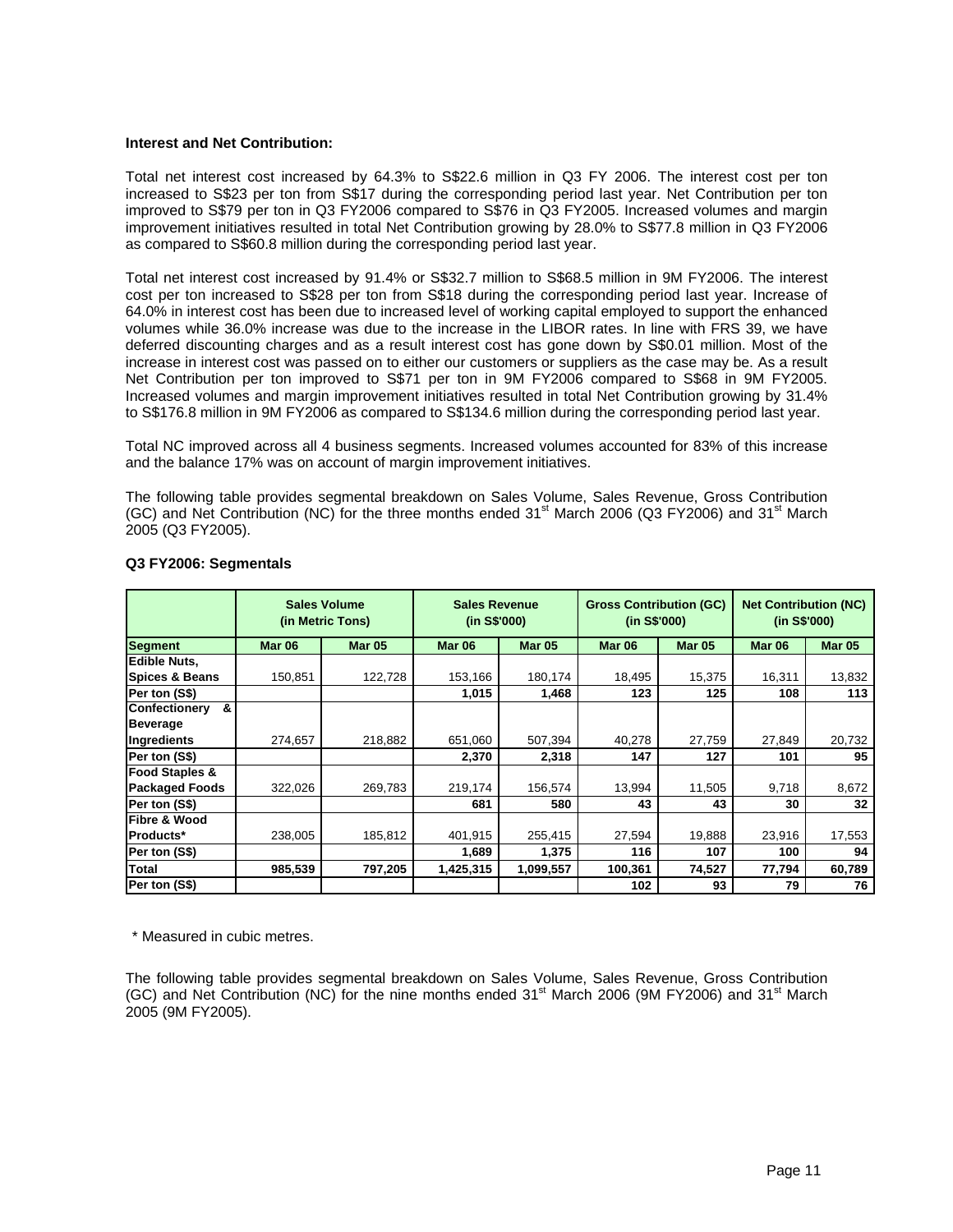#### **9M FY2006: Segmentals**

|                                                      | <b>Sales Volume</b><br>(in Metric Tons) |               |           | <b>Sales Revenue</b><br>(in S\$'000) |         | <b>Gross Contribution (GC)</b><br>(in S\$'000) | <b>Net Contribution (NC)</b><br>(in S\$'000) |               |
|------------------------------------------------------|-----------------------------------------|---------------|-----------|--------------------------------------|---------|------------------------------------------------|----------------------------------------------|---------------|
| Segment                                              | <b>Mar 06</b>                           | <b>Mar 05</b> | Mar 06    | <b>Mar 05</b>                        | Mar 06  | <b>Mar 05</b>                                  | Mar 06                                       | <b>Mar 05</b> |
| <b>Edible Nuts,</b><br><b>Spices &amp; Beans</b>     | 338,498                                 | 282,772       | 389,460   | 427,483                              | 41,188  | 33,911                                         | 32,247                                       | 28,831        |
| Per ton (S\$)                                        |                                         |               | 1,151     | 1,512                                | 122     | 120                                            | 95                                           | 102           |
| <b>Confectionery</b><br>&<br>Beverage<br>Ingredients | 577,667                                 | 457,956       | 1,333,933 | 1,021,893                            | 92,292  | 62,780                                         | 62,789                                       | 46,815        |
| Per ton (S\$)                                        |                                         |               | 2,309     | 2,231                                | 160     | 137                                            | 109                                          | 102           |
| <b>Food Staples &amp;</b><br><b>Packaged Foods</b>   | 1,102,665                               | 891,826       | 864,399   | 609,476                              | 52,923  | 34,964                                         | 35,871                                       | 26,477        |
| Per ton (S\$)                                        |                                         |               | 784       | 683                                  | 48      | 39                                             | 33                                           | 30            |
| <b>Fibre &amp; Wood</b><br><b>Products*</b>          | 465,599                                 | 350,107       | 754,508   | 497,299                              | 58,928  | 38,721                                         | 45,891                                       | 32,453        |
| Per ton (S\$)                                        |                                         |               | 1,621     | 1,420                                | 127     | 111                                            | 99                                           | 93            |
| <b>Total</b>                                         | 2,484,429                               | 1,982,661     | 3,342,300 | 2,556,151                            | 245,331 | 170,376                                        | 176,798                                      | 134,576       |
| Per ton (S\$)                                        |                                         |               |           |                                      | 99      | 86                                             | 71                                           | 68            |

\* Measured in cubic metres.

We continue to make good progress in executing our strategy in Q3 FY2006 across all our four business segments. Some of the specific progress made segment wise in this quarter is highlighted below:

¾ **Edible nuts, Spices and Beans** segment grew both underlying sales volumes and NC by 22.9% and 17.9% respectively in Q3 FY2006 compared to Q3 FY 2005. While for 9M FY2006 Sales volumes and NC grew by 19.7% and 11.8% respectively as compared to 9M FY2005.

As mentioned in the previous announcements, the trading condition for the Edible Nuts segment remained difficult due to sharp drop in the prices. This is reflected in revenues for this segment falling by 8.9% in 9M FY2006 despite a 19.7% growth in the underlying volumes. The procurement season in the Southern Hemisphere crops in Tanzania, Mozambique, Madagascar and Indonesia went off as per plans. While the East African season has been very good, the Brazilian trading conditions have been difficult on account of a strengthening currency and drop in sales prices. We are now focused on the Northern Hemisphere crops and there are mixed reports on the crop size in some key origins like Vietnam, India etc. The trial production commenced in our Peanuts processing facility in China during this quarter. Sesame and Spices business continue to perform strongly while the Pulses & Beans segment performed as expected during 9M FY2006.

¾ **Confectionery & Beverage Ingredients** segment had a particularly strong quarter with sales volume and NC growing by 25.5% and 34.3% respectively in Q3 FY2006 compared to Q3 FY2005. While for 9M FY2006 Sales volumes and NC grew by 26.1% and 34.1% respectively, as compared to 9M FY2005.

Overall the Coffee business has shown strong growth in Q3. We continue to build on our position as the dominant Robusta Coffee supplier out of Asia and Africa. Trading conditions in Coffee in Vietnam continued to be difficult. Coffee has also witnessed above average volatility during this period. Our Arabica expansion in Brazil continues to make strong progress. We have had good growth in volumes from Cote d'Ivoire, Indonesia, India and Uganda. Our marketing investments in the US, Middle East, North Africa and Eastern Europe continue to yield benefits in diversifying our customer base and offering us better liquidity and value.

The cocoa business has maintained its position as one of the major exporters from Africa and Asia during 9M FY2006. During this period, the market has traded in a narrow price range. Our earlier internal estimates for a modest deficit for the 2005-06 season has been revised upwards given the lower than expected size in arrival of the West African Crops, particularly, Cote d'Ivoire, Nigeria and Cameroon. A major trend that we have seen in Q3 is the continuing shift in customer demand from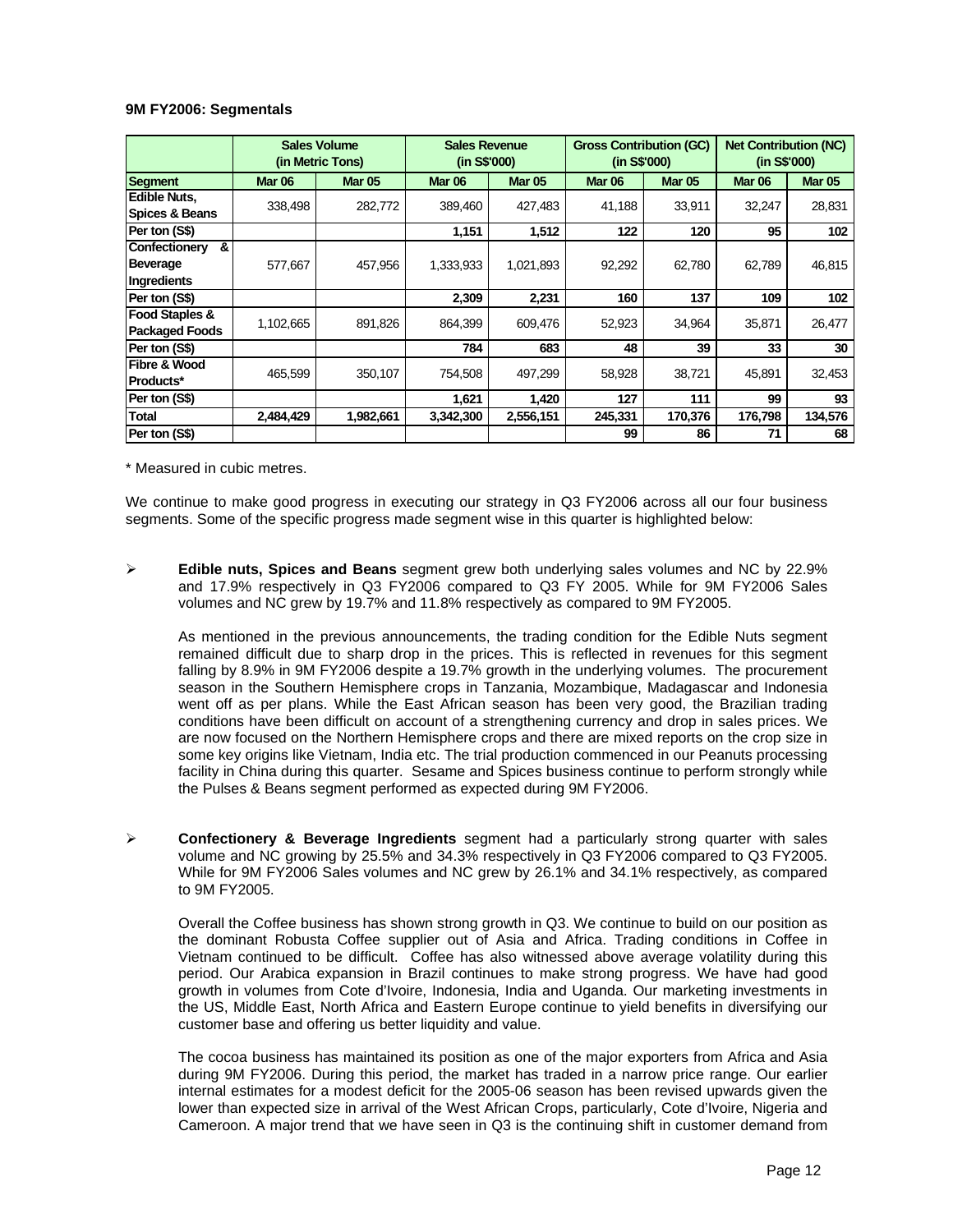milk chocolate to dark chocolate that has increased demand for beans. This is also reflected in the robust grinding numbers reported this quarter in both Europe and the US. The business in the destination markets continue to develop as we continue our strategy of market penetration and deployment of additional marketing and trading resources in Western Europe, Eastern Europe and the U.S. to meet the increased demand in cocoa from our customers in these markets.

Both in cocoa and in coffee, we continue to develop our business in the supply of traceable raw materials by sourcing directly from co-operatives and farmer groups. We have also launched an awareness campaign for this purpose in some select countries in which we operate.

¾ **Food Staples & Packaged Food** segment registered a volume increase of 19.4% and an NC increase of 12.1% in the Q3 FY2006 compared to Q3 FY2005. While for 9M FY2006 Sales volumes and NC grew by 23.6% and 35.5% respectively as compared to 9M FY2005.

The key contributor to the strong growth in this segment was our rice business in Nigeria. Although trading conditions in Q3 FY2006 deteriorated in Nigeria due to excess stocks in the country, we were able to make our budgeted margins due to our increased distribution reach. The quality from our rice milling operations has now stabilized and we are getting better realizations as a result. During this period, the white rice business has consolidated its distribution operations in the key markets of Ghana, Cameroon and Cote d'Ivoire, while we are establishing similar distribution strengths in other key markets. This is expected to generate increased off take over the rest of the year. Our strategy of expanding into the premium rice segments is paying dividends in most markets where we have made an entry.

Sugar prices continue to remain strong and has increased by 77% during this period, primarily driven by an increasing rate of conversion of sugar into ethanol as crude oil prices has continued to remain firm. The sugar business has got off to a good start with the establishing of sourcing operations out of West and East Europe and marketing operations in Russia. Our sourcing operations in Poland have been particularly successful, where we had reported having built a sourcing book in excess of 100,000 mts from which we continue to ship in 3Q FY2006. The sourcing operations in Brazil continue to grow in strength with the increased vendor base from the major growing regions of Brazil. The business is also planning strategic investments in Sugar Refining and milling operations in Africa.

We have decided to broaden the Dairy Products business by entering into the cheese business in Q4 FY2006 after completing a feasibility in Q3 FY2006 for the same and having identified an experienced industry resource, who is expected to join the team towards the end of Q4 FY2006. The standoff between Russia and Ukraine continues which affects Milk Powder trade from Ukraine into Russia. Sales of 'Pearl' Milk Powder in consumer packs stabilized in E. Africa and we have now launched 'Pearl' in Congo and Cote d'Ivoire. We have also developed plans to participate in the Sweet Condensed Milk and Evaporated Milk markets in Africa. We are pleased to report that our Milk Powder distribution operation in China has started in Q3 FY2006 and we expect to scale this up in Q4 FY2006 and beyond.

The Packaged Foods Business continues to gain traction with increased depth and width of distribution in our principal market, Russia for our 3-in-1 coffee brands (Enrista and DelCafe). We have set up a factory for local manufacturing of 3-in-1s and expect to commence local production of 3-in-1 coffees in Russia in Q4 FY2006. The launched of our salted, roasted Edible Nuts line in Russia under the brand name 'Ponchos', has shown early promise and we intend to ramp up our distribution in this regard. We have also launched a range of 3-in-1 coffees in selected African markets, particularly in South Africa and Nigeria, where we have an established distribution presence. The initial results are very encouraging. We have recently launched tomato powder in the Nigerian market under the brand name 'Tasty Tom' and will be scaling up the operations in Q4 FY2006.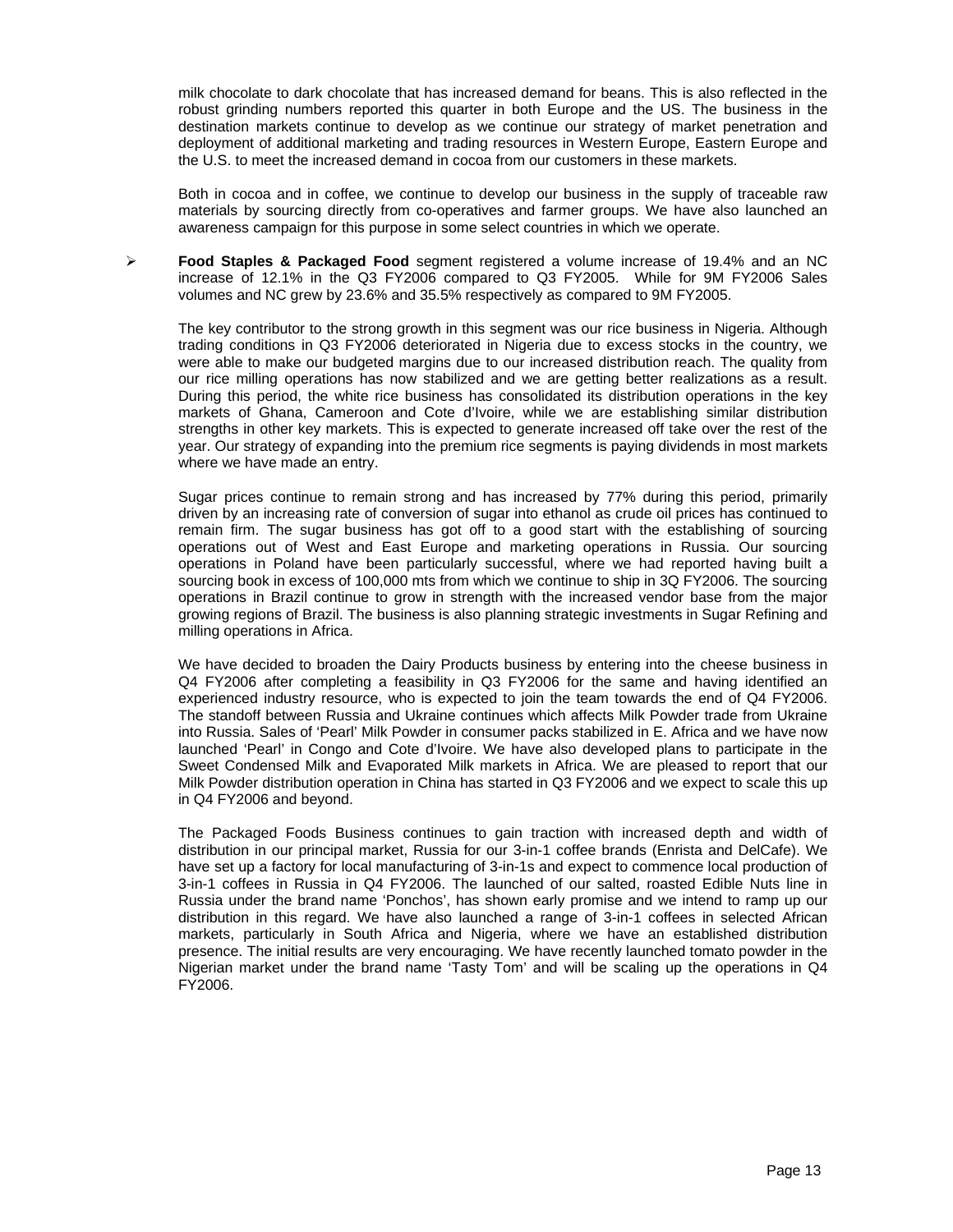**Fibre & Wood Products** segment grew sales volume by 28.1% and NC by 36.3% in Q3 FY2006 compared to Q3 FY2005. While for 9M FY2006 Sales volumes and NC grew by 33.0% and 41.4% respectively as compared to 9M FY2005.

There has been a slow down in cotton demand in China in Q3 FY2006 primarily as a result of overstocking in the first half of this year. We expect Chinese demand to again pick up in Q4 FY2006. We have had a strong season in India and have become one of the leading exporters of Cotton from that country this year. We have also had a very strong year in East Africa across Tanzania, Uganda, Malawi, Zimbabwe, Sudan and Mozambique. We have gained market share in Bangladesh, Indonesia, Thailand and Taiwan markets during the quarter. Our sourcing operations in the CIS countries have expanded in Turkmenistan, Kazakhstan and Tajikistan, while we maintain our market shares in Uzbekistan. The US has witnessed sharply accelerated cotton shipments as exporters try and maximize Step 2 incentive benefits, which are being phased out from  $1<sup>st</sup>$  July 2006. We are also participating in this opportunity quite successfully. We have now identified an experienced team to join us in Brazil to kick start our cotton operations in this origin that is becoming a significant cotton player.

Gabon continues to execute strongly in its forestry operations as well as Delivered In Store (DIS) sourcing of logs. The saw mill project in Gabon is progressing well and is expected to be completed on time. Cote d'Ivoire has performed strongly in 3Q FY2006. European demand had seen a slowdown in Q3 FY2006 whereas Chinese and Indian demand continues to be very strong. Our Marketing operations in Europe have been strengthened through the induction of an additional trader specializing in sawn timber sales. Brazil has invested in a new storage location and has added toll-processing facilities to handle increased volume. This will augment our capacity to place sawn timber from our processing initiatives and will open possibilities of moving further down the destination value chain into areas like redistribution and Vendor Managed Inventory (VMI) services.

## **Costs and Expenses**

Our Selling, General & Administrative expenses (SG&A) increased by 29.9% to S\$42.1 million for Q3 FY2006 from S\$32.4 million for Q3 FY2005. Of this, staff costs increased by 21.3% due to increase in staff strength as well as general wage increases in the origin countries. Other operating expenses (net of Bank Charges) increased by 30.9% to S\$26.1 million in Q3 FY2006 from S\$20.0 million in Q3 FY2005 due to increase in level of business activities.

For 9M FY2006 the SG&A increased by 32.7% to S\$106.9 million from S\$80.5 million in 9M FY 2005. The increase in staff costs for 9M FY2006 was 36.8% to S\$39.1 million from S\$28.6 million in 9M FY2005, while the increase in other operating expenses (net of bank charges) was 26.4% to S\$59.4 million from S\$47.0 million in 9M FY2005. These costs are in line with our budgets and are part of our planned investment in enhancing our procurement, logistics and marketing infrastructure in existing origins and markets.

#### **Profit before tax**

Based on the foregoing, profit before tax increased by 25.8% to S\$35.7 million for the Q3 FY2006 from S\$28.4 million for Q3 FY2005.

Profit before tax increased by 29.3% to S\$69.9 million for 9M FY2006 from S\$54.1 million for 9M FY2005.

#### **Taxation**

Taxes increased by 22.6% to S\$8.0 million for the 9M FY2006 as compared to S\$6.6 million for 9M FY2005.

#### **Profit after tax**

Profit after tax increased by 25.5% to S\$31.3 million for Q3 FY2006 as against S\$24.9 million for Q3 FY2005.

Profit after tax increased by 30.3% to S\$61.9 million for 9M FY2006 as against S\$47.5 million for 9M FY2005.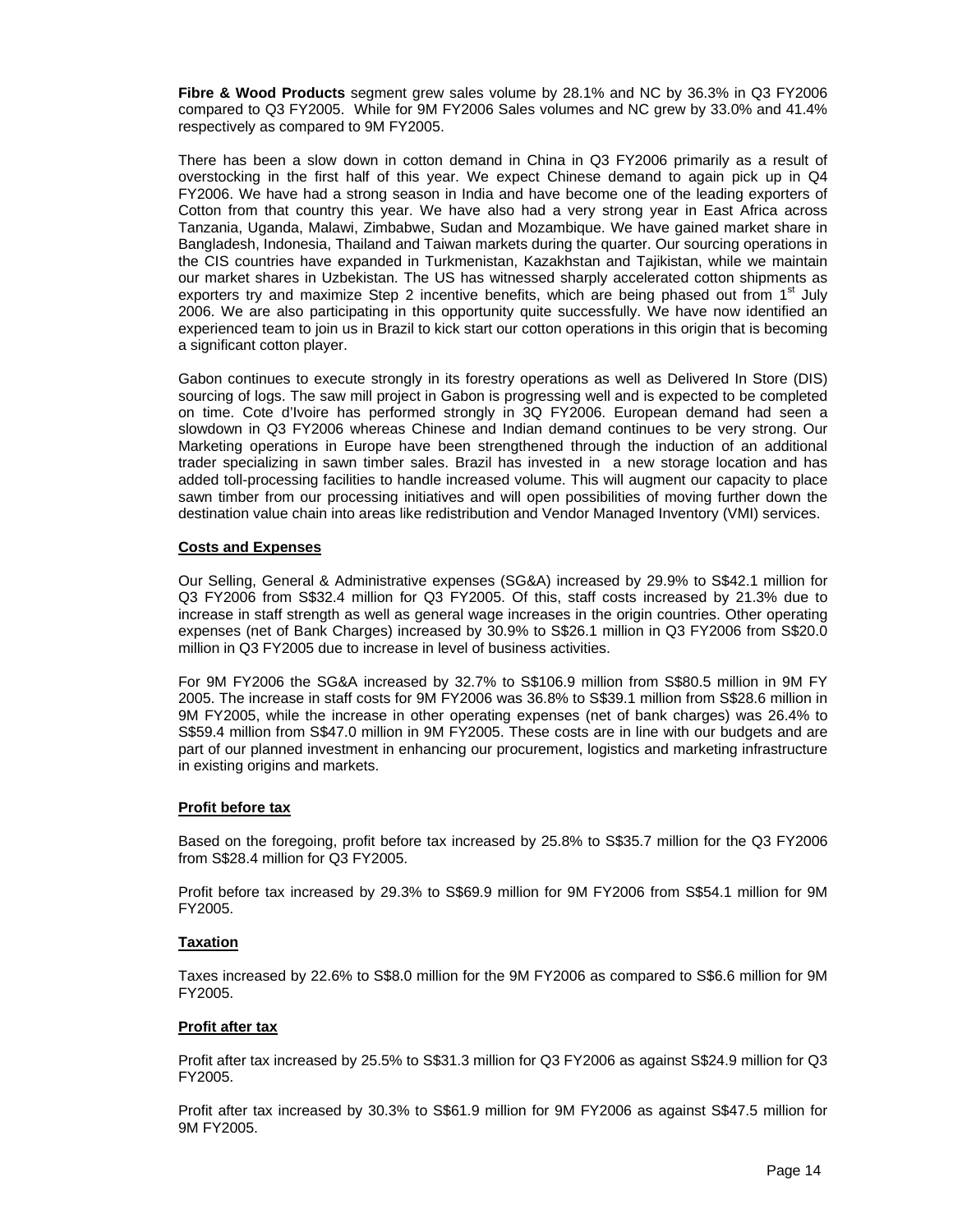#### **Balance Sheet & Cash Flow**

Investment in fixed assets amounted to S\$11.5 million during Q3 FY2006 compared to S\$5.6 million during Q3 FY2005. The investment in Q3 FY2006 is mainly on account of increase in Capital Work-In-Progress as work on various investment proposals relating to warehousing and logistics infrastructure is underway.

The Group's receivables (no. of days of Debtors) reduced to 50 days as of end March 2006 compared to 70 days as of end June 2005. Inventory (no. of days of stock) decreased to 93 days from 119 days as compared to June 2005. Advance to suppliers went up from 11 days as of June 2005 to 19 days as of end March 2006 due to seasonal reasons. Trade Creditors came down from 20 days as at end of June 2005 to 14 days as at March 2006.

Borrowings increased from S\$1,451 million as at end of June 2005 to S\$1,654 million as at end of end March 2006. The net debt to equity ratio increased to 2.91 times (before fair value adjustment) in March 2006 from 2.58 times in June 2005.

Shareholder Funds decreased by 4.1% from S\$498.3 million as at  $30<sup>th</sup>$  June 2005, to S\$477.7 million as at  $31<sup>st</sup>$  March 2006. The equity decreased by S\$34.6 million on account of revaluation of financial instruments under the provisions of FRS 39. The company uses the financial instruments (Futures, Options and Currency Forwards) as a hedge against the underlying physical transactions. As such, the fluctuations arising out of the movement of the prices of the financial instruments are taken to the "Fair Value Adjustment Reserve" and recognised into the P&L when the underlying physical transactions are consummated. We do not expect any material adverse impact of these movements on the results of the company.

9. Where a forecast, or a prospect statement, has been previously disclosed to shareholders, any variance between it and the actual results.

No forecast was previously given.

10. A commentary at the date of the announcement of the significant trends and competitive conditions of the industry in which the Group operates and any known factors or events that may affect the Group in the next reporting period and the next 12 months.

Barring any unforeseen circumstances, we continue to be positive on the overall business outlook as we head into Q4 FY2006. The various initiatives that we are executing on to broaden and deepen our business franchise should continue to yield results in the form of both increased volumes and enhanced margins. Please refer particularly to the description of the seasonality of our business under the section "Background to analysing our Financial Statements" on page 10 of this filing while assessing our prospects.

- 11. Dividend
- (a) Current Financial Period Reported On

NIL

(b) Corresponding Period of the Immediately Preceding Financial Year.

NIL

(d) Date payable

N/A

(e) Books closure date

N/A